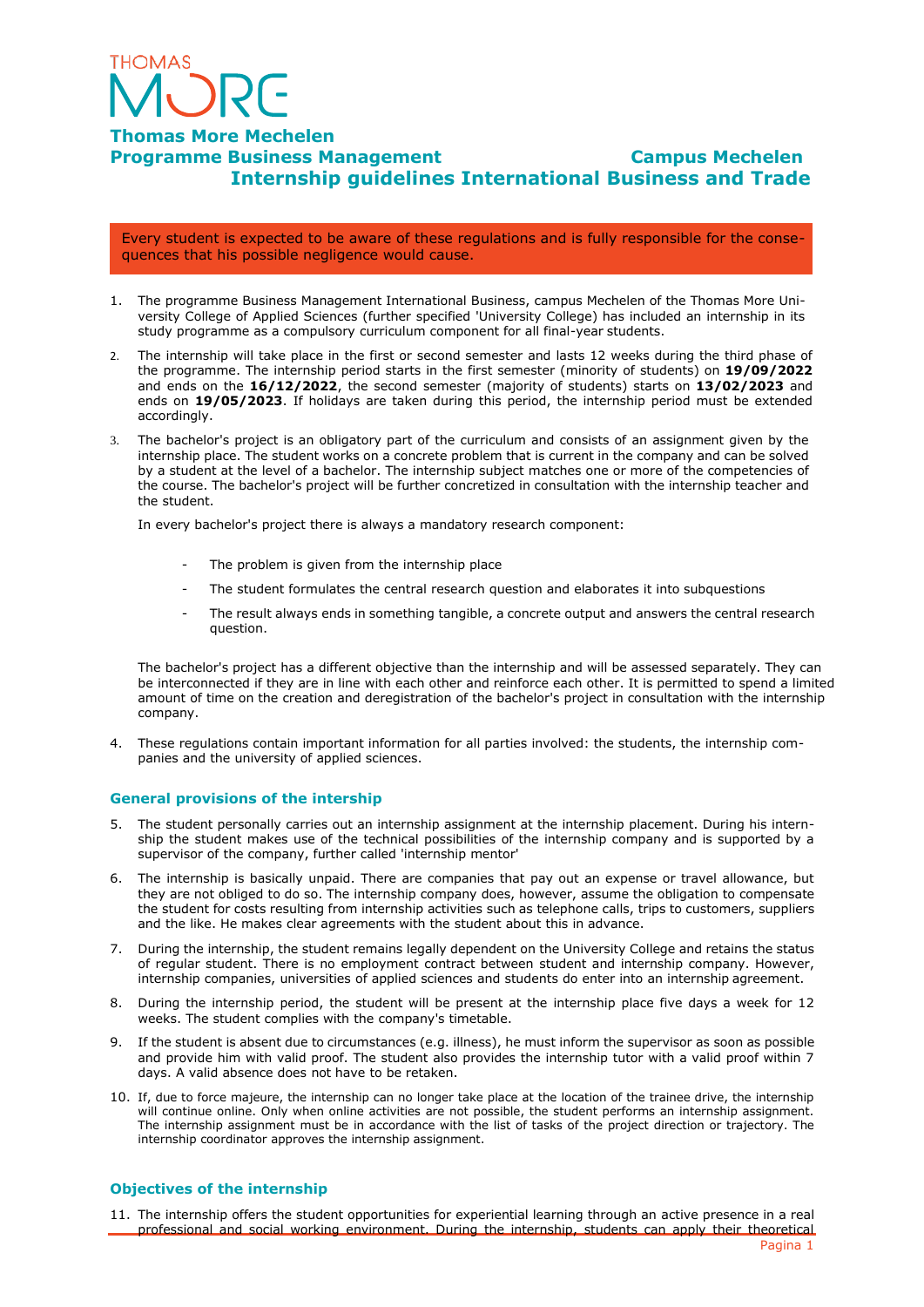

knowledge in real-life practical situations that are difficult or impossible to offer within the university of applied sciences, and that match the nature and level of the study programme.

- 12. The internship offers the opportunity to develop various professional, technical, communicative and social skills.
- 13. The student becomes acquainted with the internal functioning of an organization, its structure, working climate, working methods, expectations, work pace, company culture. Moreover, the student learns to situate himself within a certain organisation.
- 14. The student gets a sharper picture of his future profession and a better view of the functions that someone with his specific education can perform.
- 15. The internship promotes the development of a learning attitude within a working environment.
- 16. The traineeship provides an important reference point when applying for and finding a job.
- 17. Preferably both the internship company and the student benefit from the internship.
- 18. For the University of Applied Sciences, the organisation of work placements creates opportunities to develop good and lasting relationships with the professional field.

#### **Internship work place**

- 19. The choice of internship company is made under strict conditions. Or the student can choose an internship from the offer of internships on the internship portal (https://stages.thomasmore.be/stageportaal/Default.aspx). Or the student can choose to submit their own proposal on the internship portal.
- 20. The student must ensure that a supervisor is assigned within the company who can invest sufficient time in the supervision. The supervisor discusses the goal, subject and expectations of the internship in advance. This gives the student a good picture of the internship and allows the student to feel if it clicks with the supervisor and company.

#### **Internship application and internship agreement**

- 21. The student submits his or her preference no later than 27/05/2022 (for first semester internship) and 28/10/2022 (for second semester internship). Either by submitting your own proposal on the internship portal or by indicating a preference for one of the offered internship positions.
- 22. The internship coordinator checks the preference and gives the student permission to apply. This allows the student to download his internship contract and the list of tasks and take them with him on the interview.
- 23. The student ensures that the internship agreement is signed in 2 copies, 1 copy for the internship placement, 1 copy for the student. By 02/09/2022 (for first semester internship) and 25/11/2022 (for second semester internship) at the latest, the scanned, signed internship agreement and the completed list of tasks will be uploaded to the internship portal.

#### **Engagement of the University College**

- 24. The internship coordinator is responsible for the practical organisation of the internship.
- 25. Before the start of the internship, each student receives extensive information about the organization and objectives of the internship, and the nature of the internship activities.
- 26. When organizing the internships, the internship coordinator takes into account the individual wishes and suggestions of the student as much as possible.
- 27. The University College organises the internships in cooperation with companies and institutions in Belgium or abroad. The final allocation of the internship placement is done by the internship coordinator.
- 28. The University College is responsible for the internship administration.
- 29. Every student who is doing an internship will be assigned an internship teacher by the University College.
- 30. The University College insures the student against accidents (see the internship agreement). Any accident must be reported to the university immediately.
- 31. The student undertakes to behave in a deontological manner, and in particular not to divulge business secrets and other confidential information of which he would become aware. If necessary, the internship company can draw up a confidentiality statement in which is determined how the student-ent should deal with the information made available to him within the framework of his internship/bachelor's project.

#### **Engagement of the programme's internship coordinator**

32. The internship coordinator is Saskia Verswijvel (saskia.verswijvel@thomasmore.be).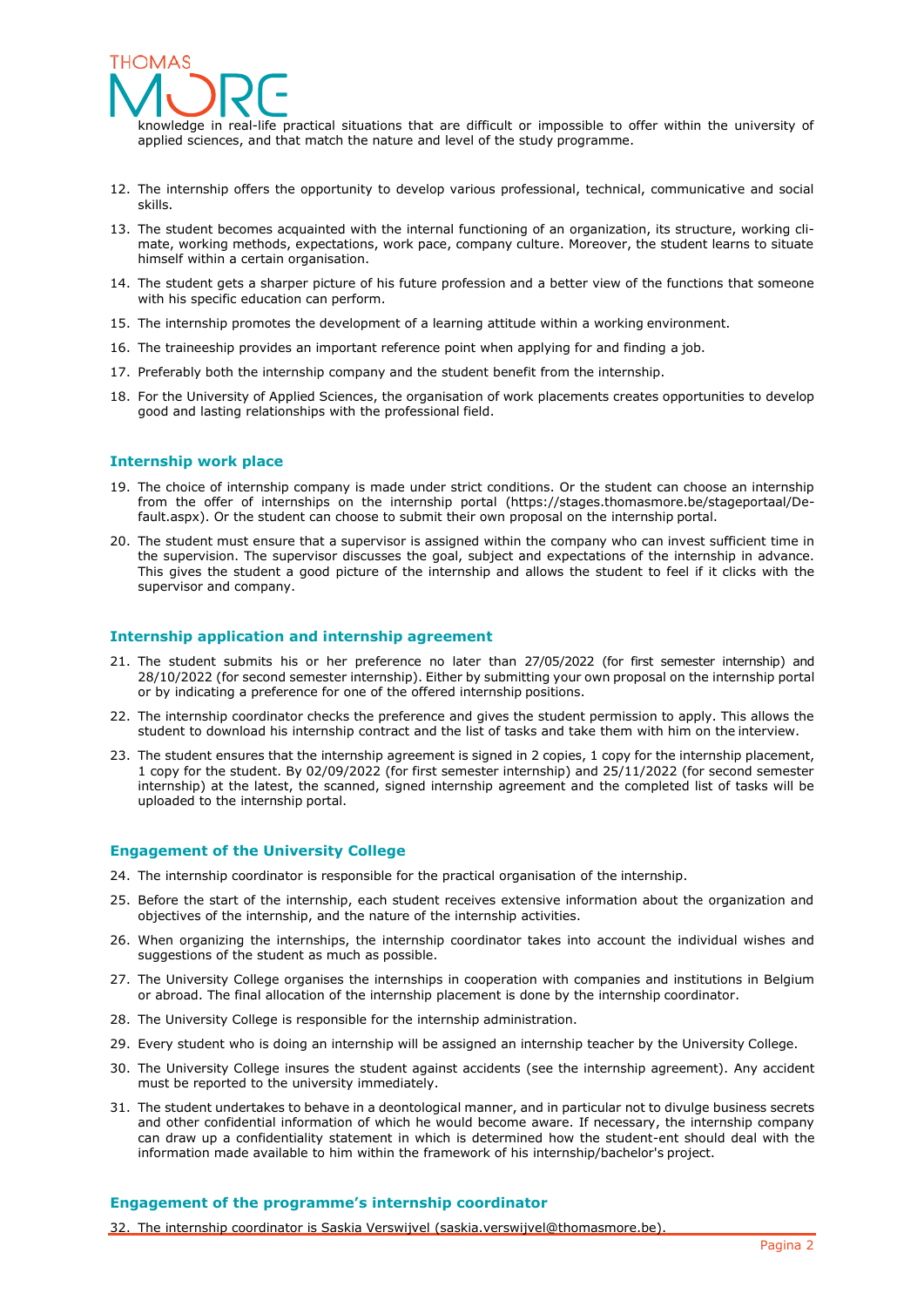

33. The task of the internship coordinator includes assigning internships and internship teachers to the student, providing the necessary documents and composing the juries for the presentation and defence of the bachelor's project.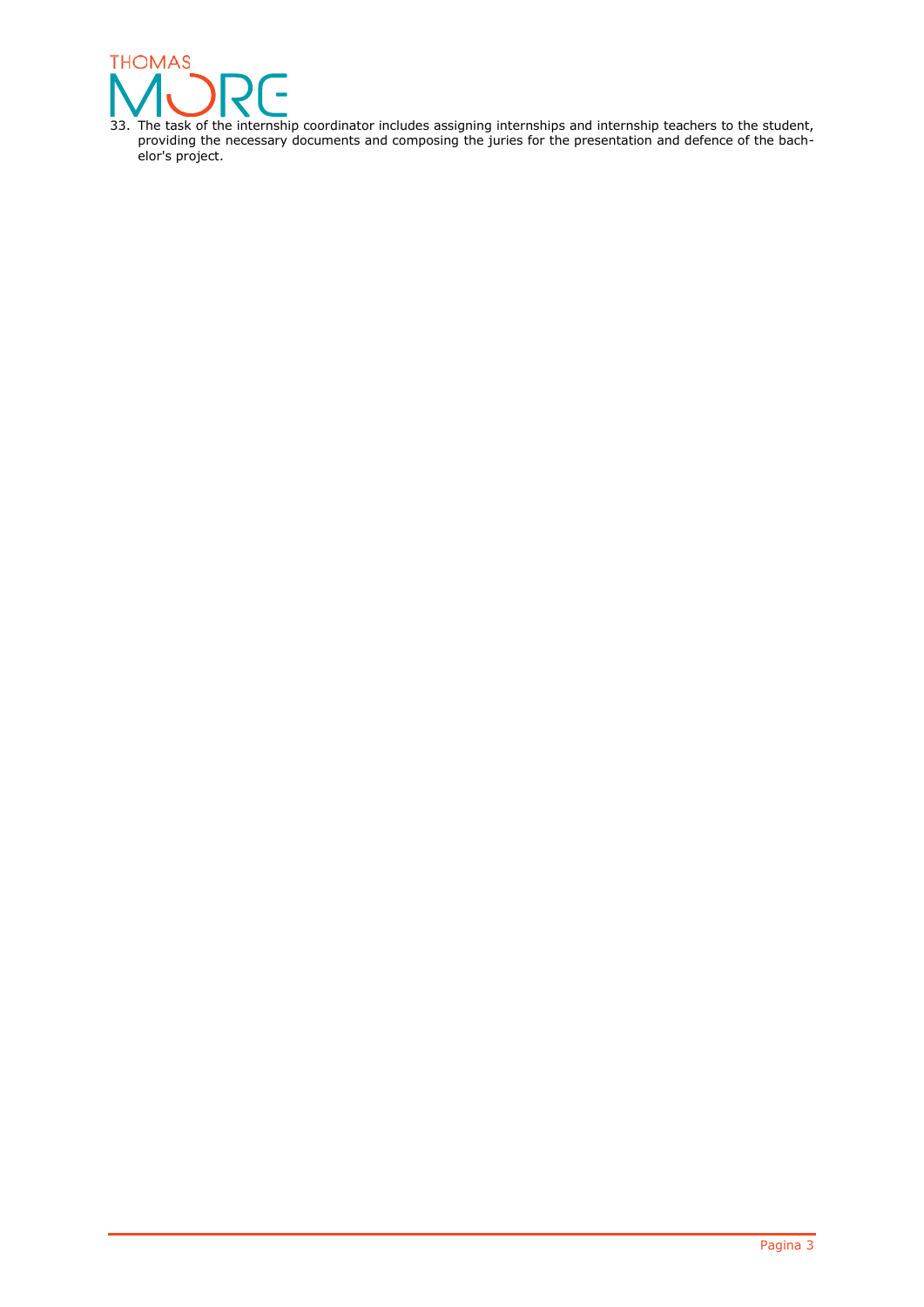

#### **Engagement of the internship teacher**

- 34. Each student is assigned an internship teacher. This is a teacher from the University College who will supervise and coach the student during his or her internship. He is also the first point of contact within the University College for the supervisor.
- 35. The internship teacher makes the necessary practical arrangements with the student before the start of the internship. He keeps in touch with the student during the internship through internship diaries. The internship teacher follows up the student via the internship diary and gives feedback to the student every fortnight.
- 36. At the start of the internship, the internship teacher contacts the internship company and informs the internship company about the evaluation procedure.
- 37. The committee "Bachelor's project" approves the subject of the bachelor's project. The internship teacher is not necessarily the subject specialist for the bachelor's project. For substantive guidance we count on the supervisor. If necessary, the student can counsel other subject teachers within the study programme.
- 38. The committee "Bachelor project" organizes a number of online feedback moments at which the internship student is expected to be present. These moments are announced through Canvas.
- 39. The internship teacher contacts the supervisor at least once (during the second half of the internship) for an online maintenance. At the request of the supervisor or the student, additional feedback moments can follow.
- 40. The internship teacher reads both the final evaluation of the supervisor and that of the student.
- 41. At the end of the internship, the internship teacher has an individual conversation with the student. Both the mid-term evaluation and the final evaluation will be discussed during this meeting.
- 42. The internship teacher evaluates the student's performance during the internship.

#### **Engagement of the student**

- 43. The student complies with the contractual and other agreements.
- 44. The student makes every effort to bring the internship assignment to a successful conclusion.
- 45. The student shows eagerness to learn and provides the appropriate motivation.
- 46. In carrying out his internship assignment, the student applies the acquired general and profession-specific competencies to the best of his ability and makes every effort to develop them further.
- 47. The student shows respect for the internship company in general and for the supervisor in particular.
- 48. The student complies with the hour and holiday regulations of the internship company and makes an effort to integrate himself in the internship environment (general attitude, clothing, use of language, punctuality, commitment, politeness, ...).
- 49. Before the start of the internship, the student makes an appointment for a personal interview with the representatives of the internship company. During that maintenance, the supervisor receives an internship folder with the internship documents: the internship agreement and the list of tasks. The student and a representative of the internship company sign the internship agreement. The student immediately returns one copy of the internship agreement and the completed list of tasks to the internship coordinator.
- 50. The student reports regularly about the course of the internship to the supervisor. He reports to the internship teacher by means of a fortnightly internship diary (cf. Appointments canvas) which he fills out on the internship portal. The student works according to the same fixed pattern in which the following questions must be answered concisely, forcefully and clearly:
	- a. What have I learned in the past week?
	- b. What tasks have I performed in the past week?
	- c. What difficulties (both substantive and social) have I encountered during the past week?
	- d. How did I solve these difficulties?
	- e. Describe in 3 words the feeling you have about the past week.
- 51. The student fills in the following forms: company and expectations, self-reflection and self-evaluation. He/she provides these to the internship teacher via the internship portal (see Appointments Canvas).
- 52. The student will work on the bachelor's project during the internship period. The student will ask permission concerning the subject. The student will delve into a certain problem that occurs in the sector, the internship company or in a concrete file of the internship company. The student defends his bachelor's project which the supervisor has read and assessed. If possible, the supervisor will be invited as a member of the jury. (see appointments on Canvas)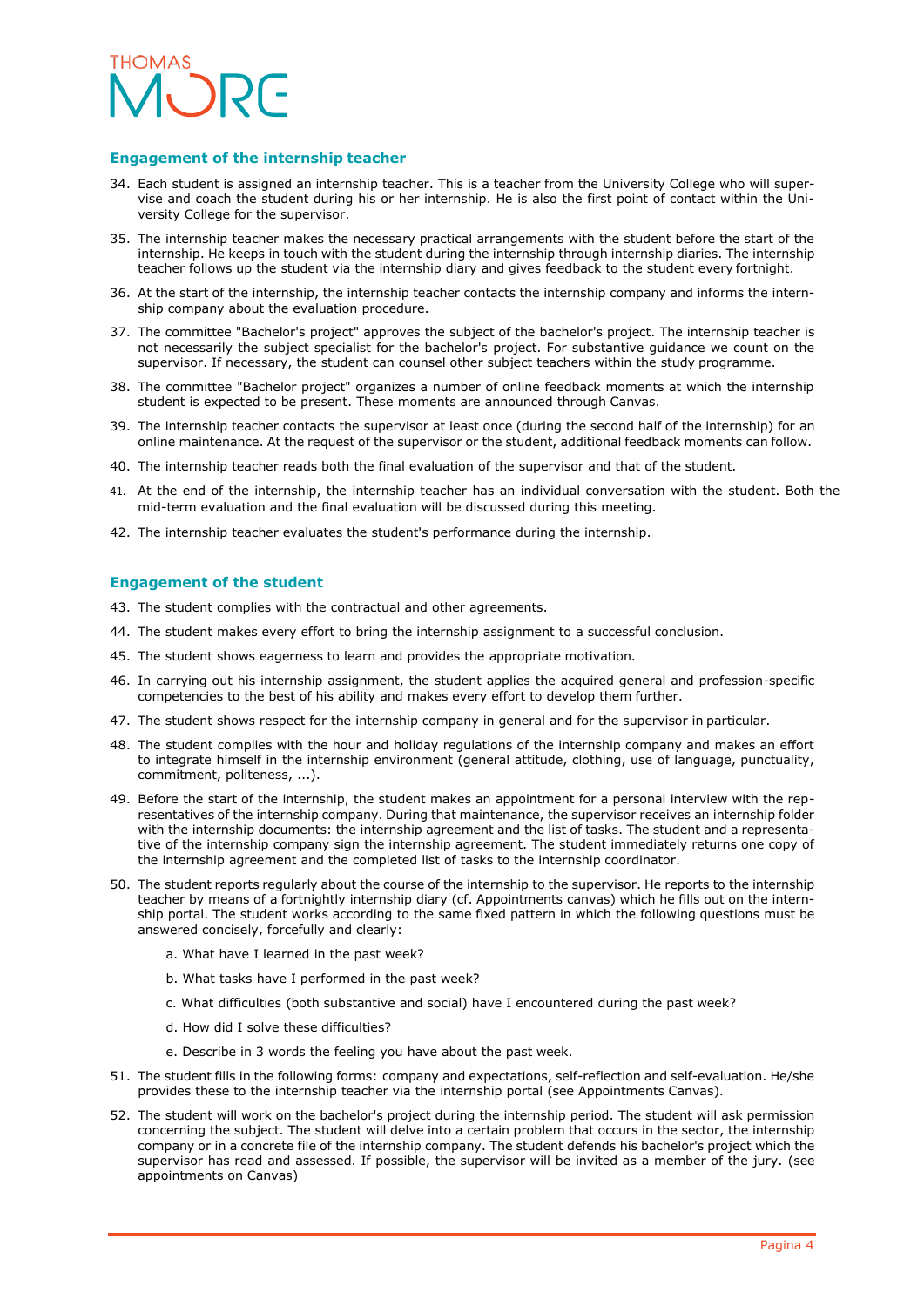

- 53. In case of absence, the student immediately informs his supervisor and the internship teacher. The necessary evidence, such as medical certificates are provided to the internship teacher and to the internship company. Students who are unlawfully absent may lose the status of regular student. In case of prolonged absence, the internship period will be extended.
- 54. The student contributes to maintaining and promoting the good relationship between the internship company and the university of applied sciences.
- 55. In case of problems, the student informs the internship teacher immediately.

#### **Engagement of the internship company**

- 56. The internship company offers an internship that makes it possible for the student to achieve the objectives mentioned above.
- 57. The internship company provides a formal internship assignment when applying for the internship, on the basis of which the internship application can be approved. These assignments must be in line with the specific competencies of the graduation department. This list is not exhaustive and has been included at thebottom of these guidelines.
- 58. The internship company provides the necessary material facilities to complete the internship assignment at the internship site.
- 59. The internship company appoints a "supervisor": an employee who acts as a primary point of contact for the student.
- 60. The supervisor offers the student the necessary support and ensures regular follow-up of the course of the internship. He makes concrete agreements about this with the student.
- 61. The supervisor informs the internship teacher immediately in case of irregularities or problems.
- 62. After about 6 weeks, the supervisor holds a feedback moment with the student and at the end of the internship makes a final evaluation (see further 'The evaluation of the internship').
- 63. The supervisor or a colleague at the internship company offer the student substantive support for the elaboration of the Bachelor's project.
- 64. The supervisor or a colleague at the internship company will if possible take part in the jury that assesses the bachelor's theses.

#### **The evaluation of the internship**

- 65. The internship teacher informs the supervisor about the evaluation procedure. The necessary forms and documents are available on the online internship portal.
- 66. The supervisor does an interim evaluation after six weeks on the basis of the interim internship evaluation form. The supervisor discusses this evaluation with the student so that the student knows his level and where he can/must improve. The evaluation is done via the internship portal.
- 67. At the end of the internship, the supervisor will fill out the evaluation form via the internship portal. The supervisor assesses on the basis of the general and profession-specific competencies and the corresponding behavioural indicators of the Business Management Studies. It is very important that the supervisor also verbally explains this assessment to the student in order to increase the learning effect of the internship.
- 68. The internship teacher assesses the professional development and reflective capacity of the student on the basis of the internship visit, the final reflection, the internship diaries and the communication between internship teacher and student (professional, on time, relevant,...).
- 69. The final grade for the internship is determined by an internship evaluation committee consisting of all the internship teachers under the supervision of the internship coordinator.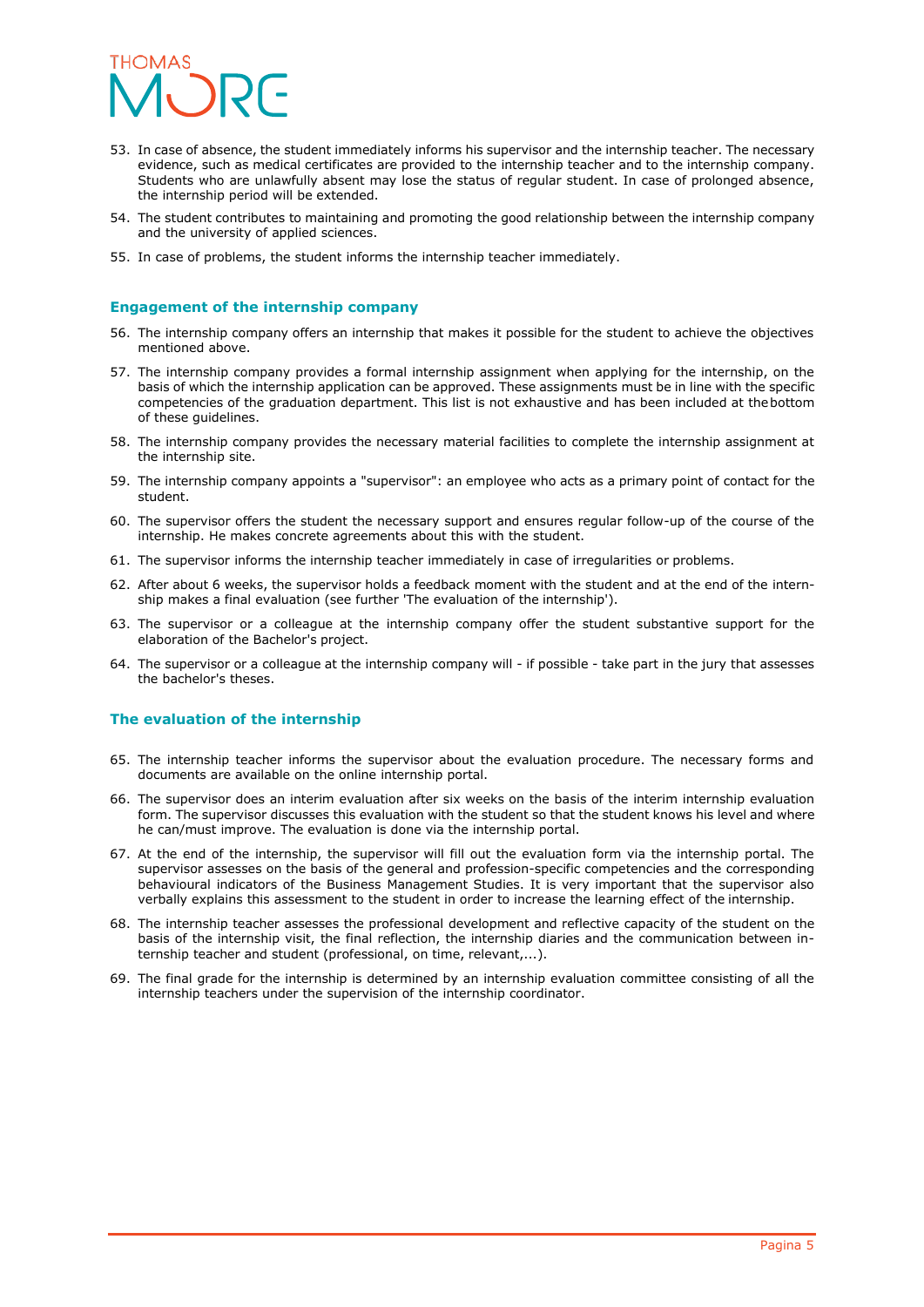

# **The internship assignments within the domain-specific learning outcomes International Business and Trade (profession- specific competences)**

Please tick which tasks students can perform in your company during the internship. The ticked assignments will have to be assessed by the internship supervisor later on.

The domain-specific learning outcomes give substance to a common set of competencies that all students are expected to acquire within the International Entrepreneurship programme.

| <b>Name Student</b> |  |
|---------------------|--|
|                     |  |

| Internship Company              |  |
|---------------------------------|--|
|                                 |  |
| Address                         |  |
| Postal Code and Municipality    |  |
| Name internship supervisor      |  |
| Telephone internship supervisor |  |
| Email internship supervisor     |  |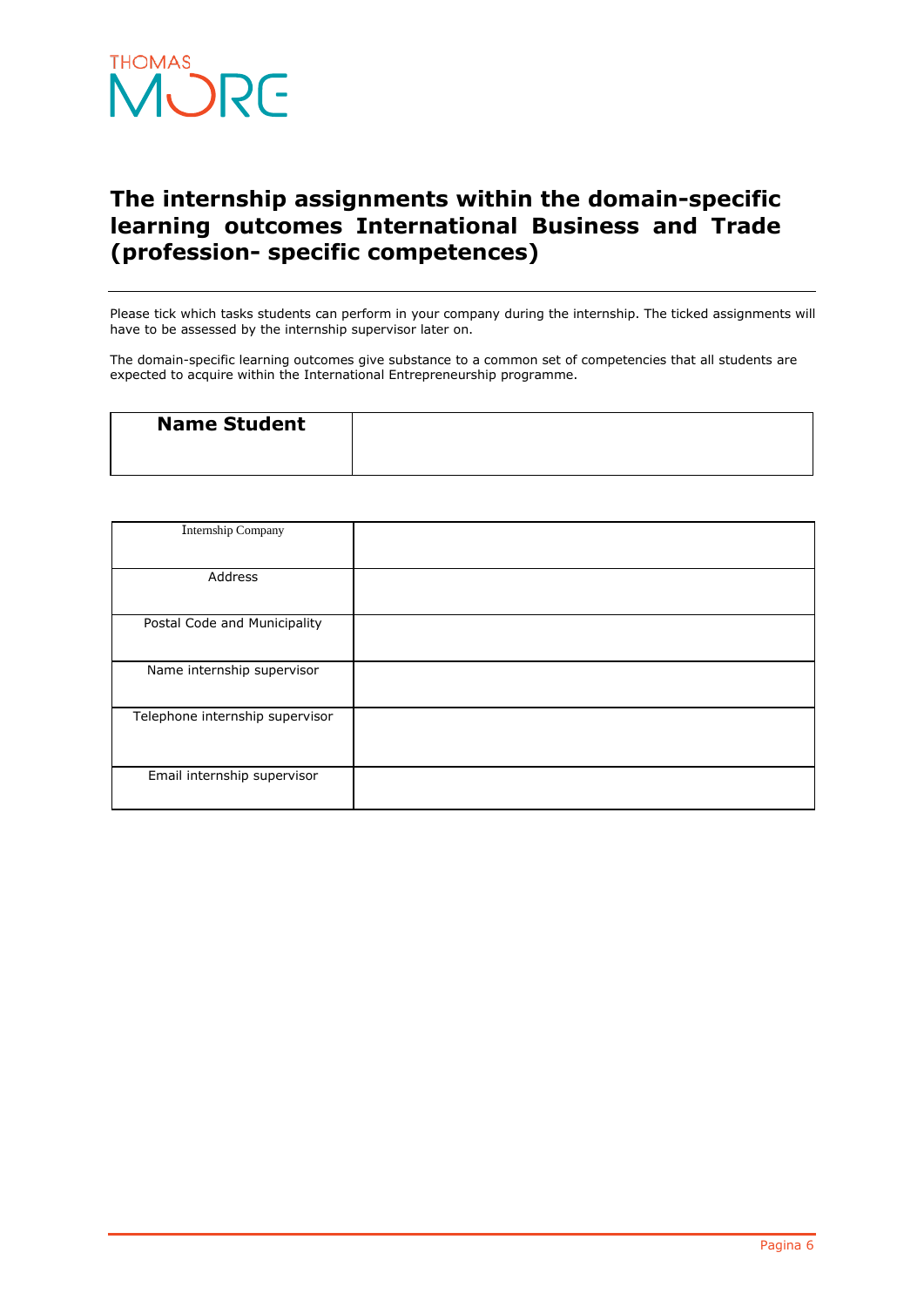

# **Oral and written communication**

The Bachelor International Business communicates in writing and orally in a professional manner in the instruction language of the course and in at least two common company languages.

| Oral communication: face to face, telephone and digital communication channels.                                                                                               |
|-------------------------------------------------------------------------------------------------------------------------------------------------------------------------------|
| The students requests information from customers, supplier colleagues, he solves problems, arranges<br>appointments, keeps in touch with various stakeholders of the company. |
|                                                                                                                                                                               |
| The student (actively) participates in a meeting or a discussion and expresses his own ideas clearly and<br>professionally                                                    |
| Written communication: The student helps to write reports (graphical reporting) and prepares presenta-<br>ltions.                                                             |
| Oral and written communication in other languages: French, English                                                                                                            |
| Please specify                                                                                                                                                                |
| Other:                                                                                                                                                                        |
|                                                                                                                                                                               |

# **International Business**

The Bachelor in International Business & Trade is able to map and assess the rules and trends in international entrepreneurship, as well as different approaches to international entrepreneurship, the influence of growing globalization, international trading systems and financial relations and the role of different trade organizations in international business. He/she is able to assess the impact of those trends both on his/her own activities and on the company's policy.

| The student translates environmental trends into opportunities and threats for the organization.                                                                                                                                                                     |
|----------------------------------------------------------------------------------------------------------------------------------------------------------------------------------------------------------------------------------------------------------------------|
| The students assesses the strategic policy of a company or organisation, more specifically the student<br>defines its strategic boundaries.                                                                                                                          |
| The student contributes to a market entry strategy.                                                                                                                                                                                                                  |
| In collaboration with others, the student contributes to an optimal exploration for the company of the<br>opportunities for new and existing products/services on the market and the necessary risks associ-<br>ated with this.                                      |
| The student analyses, structures, synthesizes, interprets and presents the business information with<br>the appropriate software. The student converts the data into useful business information.                                                                    |
| The students collects, analyses and evaluates scientific and contextual quantitative and qualitative<br>data and can report on these in a professional way and formulate recommendations, he/she hereby<br>shows a critical, inquisitive attitude.                   |
| The student will conduct an extensive international study and summarises the findings in a transpar-<br>ent synopsis. Based on this, the students advises the management about the possibilities and threats<br>in the international legal and business environment. |
| The students brings the activities of the company or organisation in line with international trends.                                                                                                                                                                 |
| The student develops and maintains an international network that is essential for your tasks and for<br>the company.                                                                                                                                                 |
| Other:                                                                                                                                                                                                                                                               |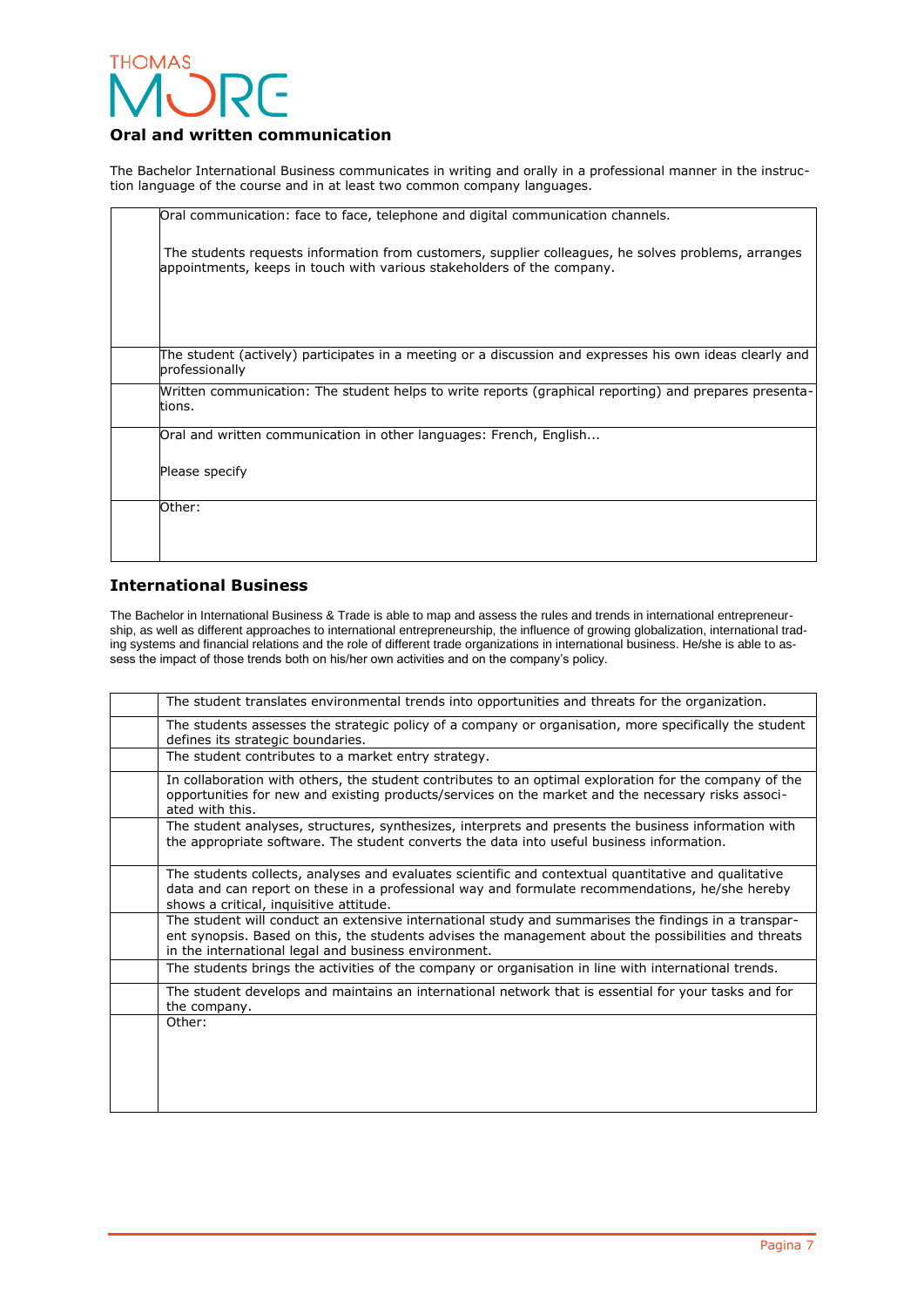

## **International Marketing**

The Bachelor in International Business conducts a country analysis on macro, industrial and micro level. He/she produces international market surveys aimed at examining the opportunities and competition on the international market. Based on this intelligence he/she formulates market entry strategies, he/she develops an international marketing plan and implements, coordinates and controls the international marketing programme and sales programme. 

| The students helps to create, change and implement a strategic international marketing plan.                                        |
|-------------------------------------------------------------------------------------------------------------------------------------|
| The students helps with strategies for product development, pricing, distribution and international ad-<br>vertising and promotion. |
| The student helps with the development of communication tools: leaflets, brochures, website, social<br>media, mailings,             |
| Other:                                                                                                                              |

# **Commercial policy**

The Bachelor in International Business conducts a country analysis on macro, industrial and micro level. He/she produces international market surveys aimed at examining the opportunities and competition on the international market. Based on this intelligence he/she formulates market entry strategies, he/she develops an international marketing plan and implements, coordinates and controls the international marketing programme and sales programme.

The Bachelor of International Business & Trade develops and maintains business relationships for the benefit of sales and services. He knows the necessary sales techniques and (ICT) systems for prospecting, sales, and customer relation management.

| The student performs administrative work related to commercial activities or within the international<br>work organisation                                                                    |
|-----------------------------------------------------------------------------------------------------------------------------------------------------------------------------------------------|
| The student is responsible for setting up and maintaining his/her own network for the purpose of pur-<br>chasing and sales and/or service provision (possibly with the help of a CRM system). |
| The student conducts effective sales negotiations within the framework of sustainable customer rela-<br>tions in business-to-business and business-to-consumer environments.                  |
| The student makes contact with potential customers. This includes: searching for addresses, preparing<br>the conversation, preparing sales material and telephoning or paying a visit         |
| The student drafts international sales agreements                                                                                                                                             |
| The student provides information about products (services), the company and its organisation, service<br>and delivery                                                                         |
| Other:                                                                                                                                                                                        |
|                                                                                                                                                                                               |
|                                                                                                                                                                                               |
|                                                                                                                                                                                               |

# **International finance & accounting**

The Bachelor in International Business makes a variety of cost and revenue calculations and integrates this information to support decision making and budget planning. He/she makes a contribution to and gives an assessment of the annual reports. He/she outlines the differences between various external reporting standards. He/she judges investment opportunities, contributes to the assessment of long-term and short-term debts and active capital, and offers assistance in the management of financial risks.

| The student makes cost and income calculations.                                                                                                                                                                        |
|------------------------------------------------------------------------------------------------------------------------------------------------------------------------------------------------------------------------|
| The student describes and understands the consequences of various risks inherent in international en-<br>trepreneurship.                                                                                               |
| The student contributes to the management of a multinational organisation through the integrated ap-<br>plication of business accounting, management accounting, financial management and other relevant as-<br>pects. |
| The student evaluates investment opportunities.                                                                                                                                                                        |
| The student investigates commercial and financial risks.                                                                                                                                                               |
| The student assesses long and short term debts, equity                                                                                                                                                                 |
| Other:                                                                                                                                                                                                                 |